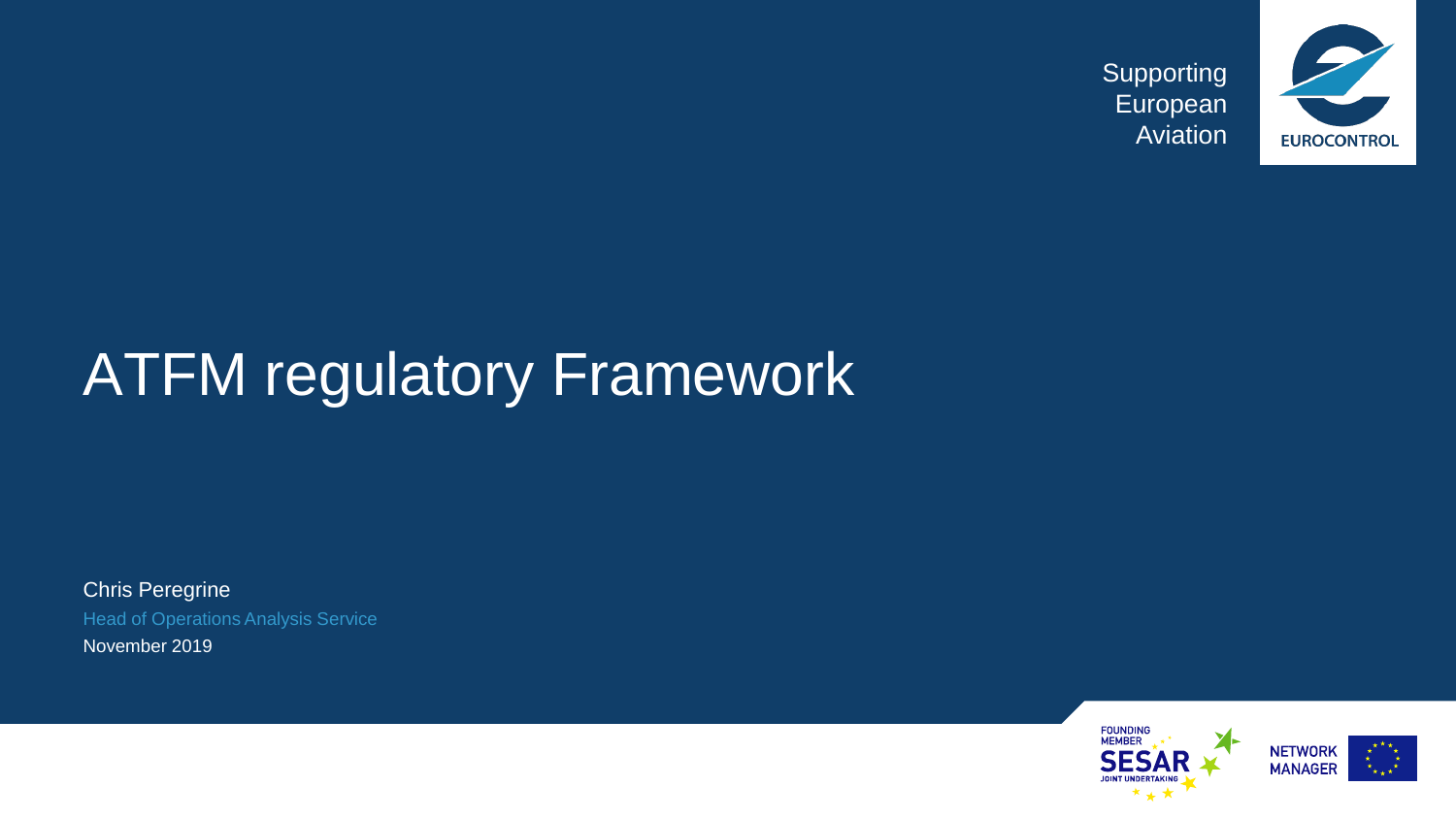

#### Top down approach

- Commission Regulation (EU) No 255/2010 of 25 March 2010 laying down common rules on air traffic flow management
- Commission Regulation (EU) 2019/123 of 24<sup>th</sup> January 2019 laying down detailed rules for the implementation of air traffic management (ATM) network functions
- Commission Regulation (EU) 2019/317 of 11 February 2019 laying down a performance and charging scheme for air navigation services and network functions
- Network Strategy Plan 2015-19- Being updated
- Network Operations Plan 2019-2024: Details how the NSP and NPP will be implemented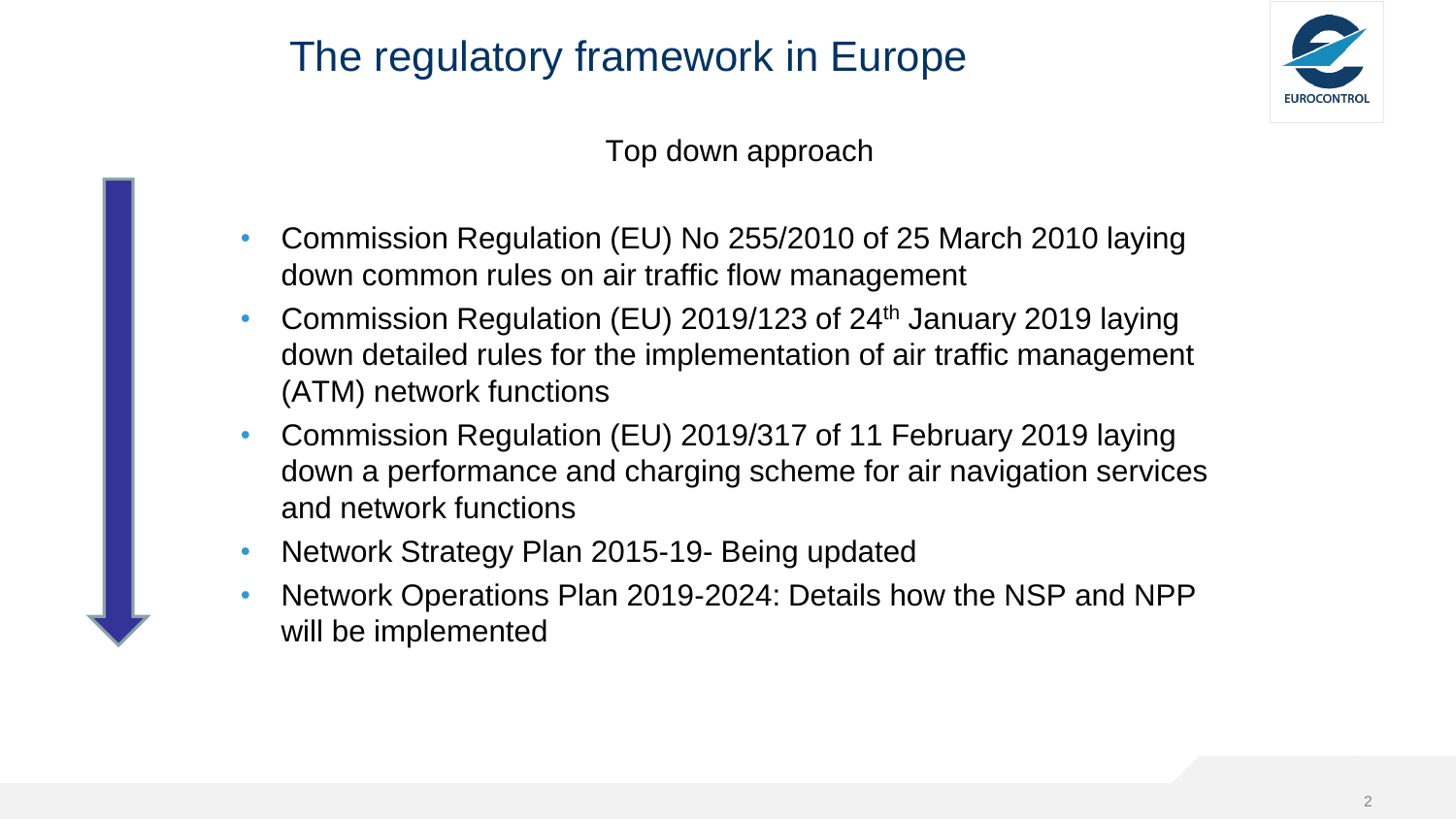

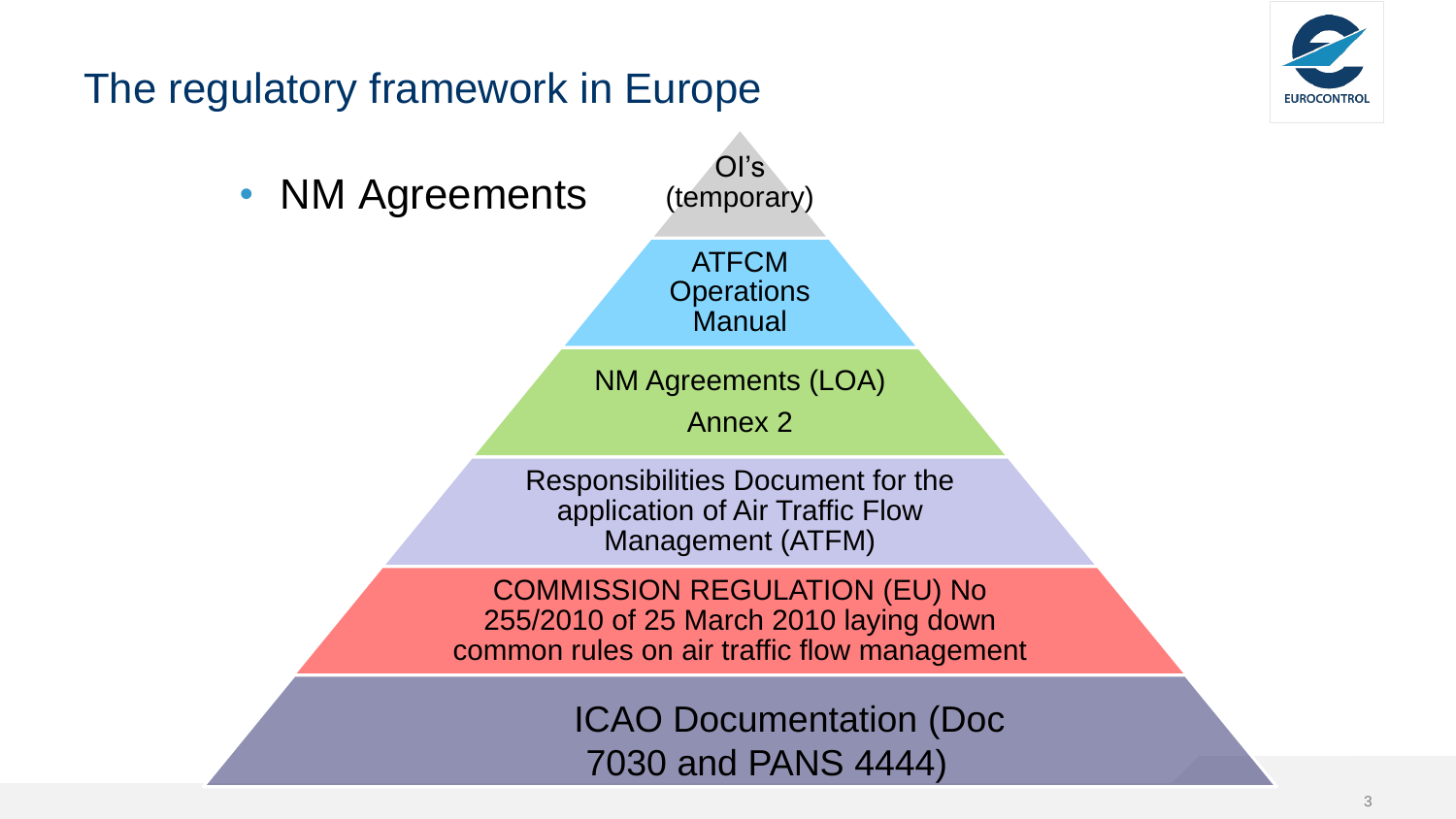

- List of projects and **responsibilities** include:
	- Safety portfolio of tools and measurements, e.g. Risk Assessment Tool, Safety Culture measurement;
	- Network Operations Plan: Lists all the airspace changes and their implications for the next five years;
	- ACDM Airport Collaboration Decision Making connecting all the stakeholders at an airport together and then connecting to the Network Manager Operations Centre (NMOC);
	- Crisis Management Volcanic exercises, cyber-attacks;
	- NMOC, which facilitates flow management and counters disruption across the Network.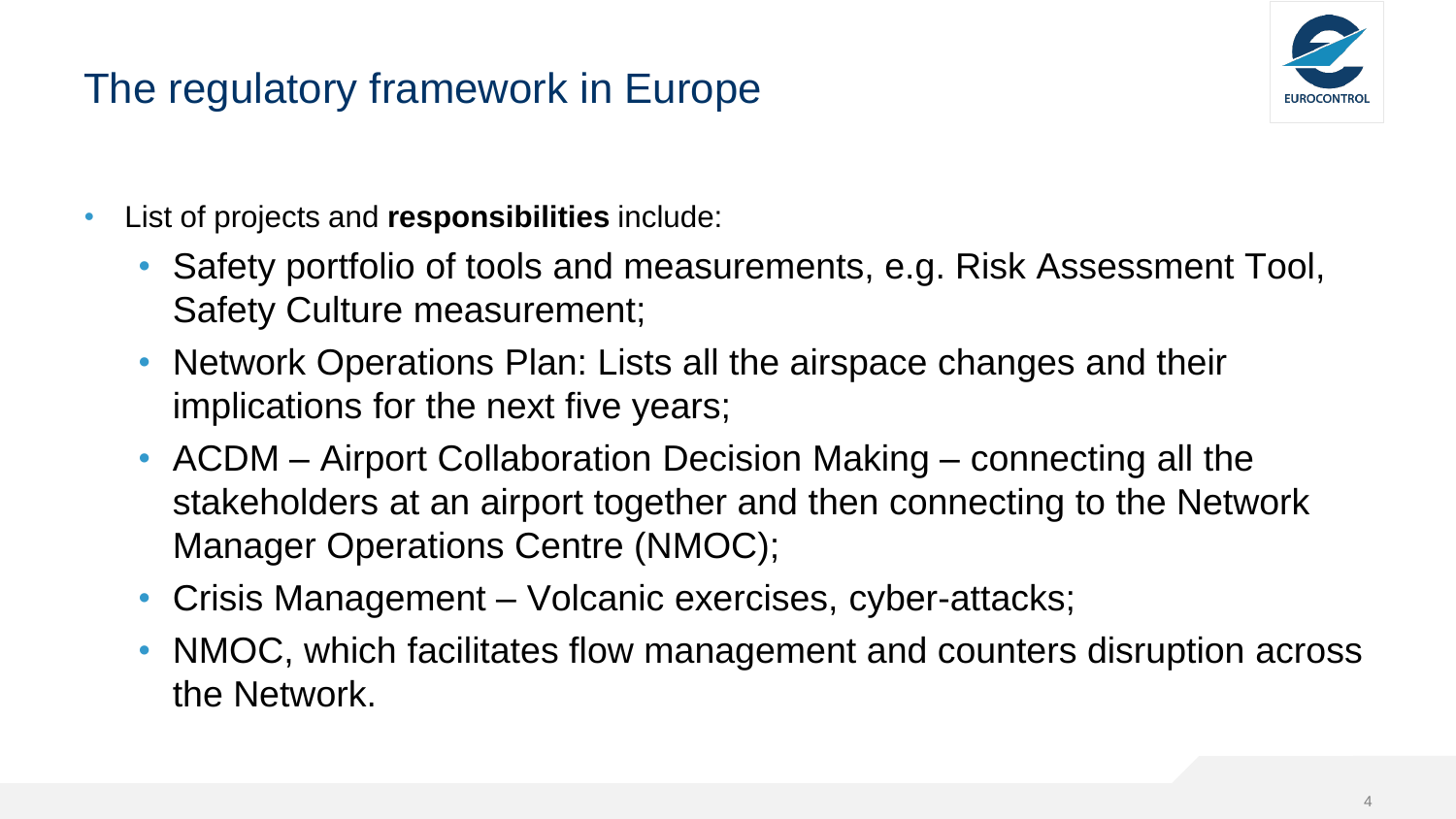

- EUROCONTROL concluded NM Agreements (previously known as Letters of Agreement or LoAs) with the operational stakeholders which address administrative, legal, technical and operational matters relating to the Network Manager services they subscribe to.
- The NM Agreements include annexes which contain references to the contact points and applicable documentation.
- There is one particular annex (Annex 2) detailing the operational arrangements for the specific ACC(s).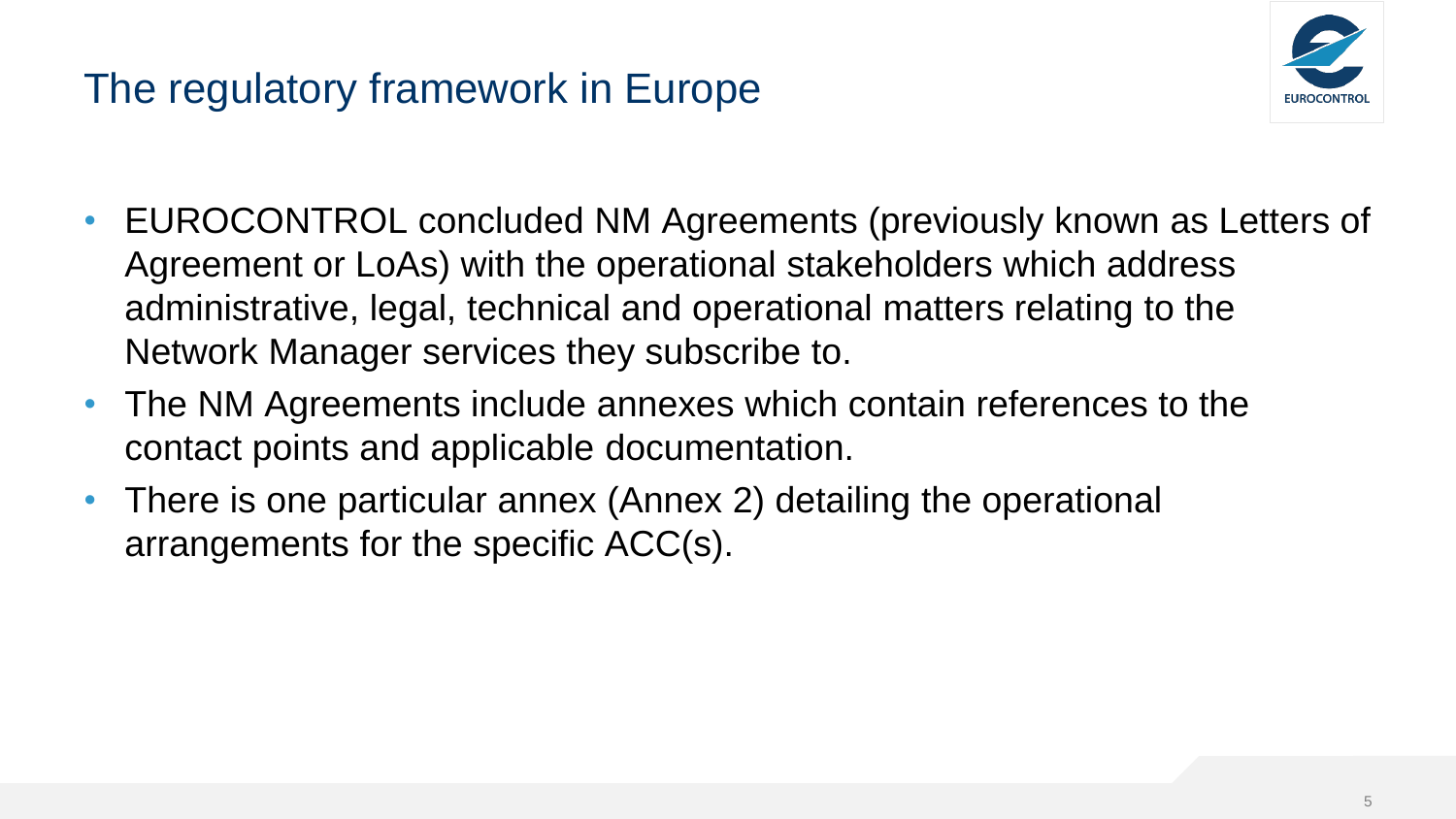

- NM Agreement governs the relationship between the Parties with regard to:
- ATFCM: Monitoring responsibilities
- Centralised flight plan processing and distribution by EUROCONTROL;
- ATM Network information sharing, with the exception of the EAD Services;
- Provision of data by [ANSP] to the ETFMS, the related DDS and NM B2B Web Services;
- Access by [ANSP] to the NM Services described in the NM Service **Catalogue**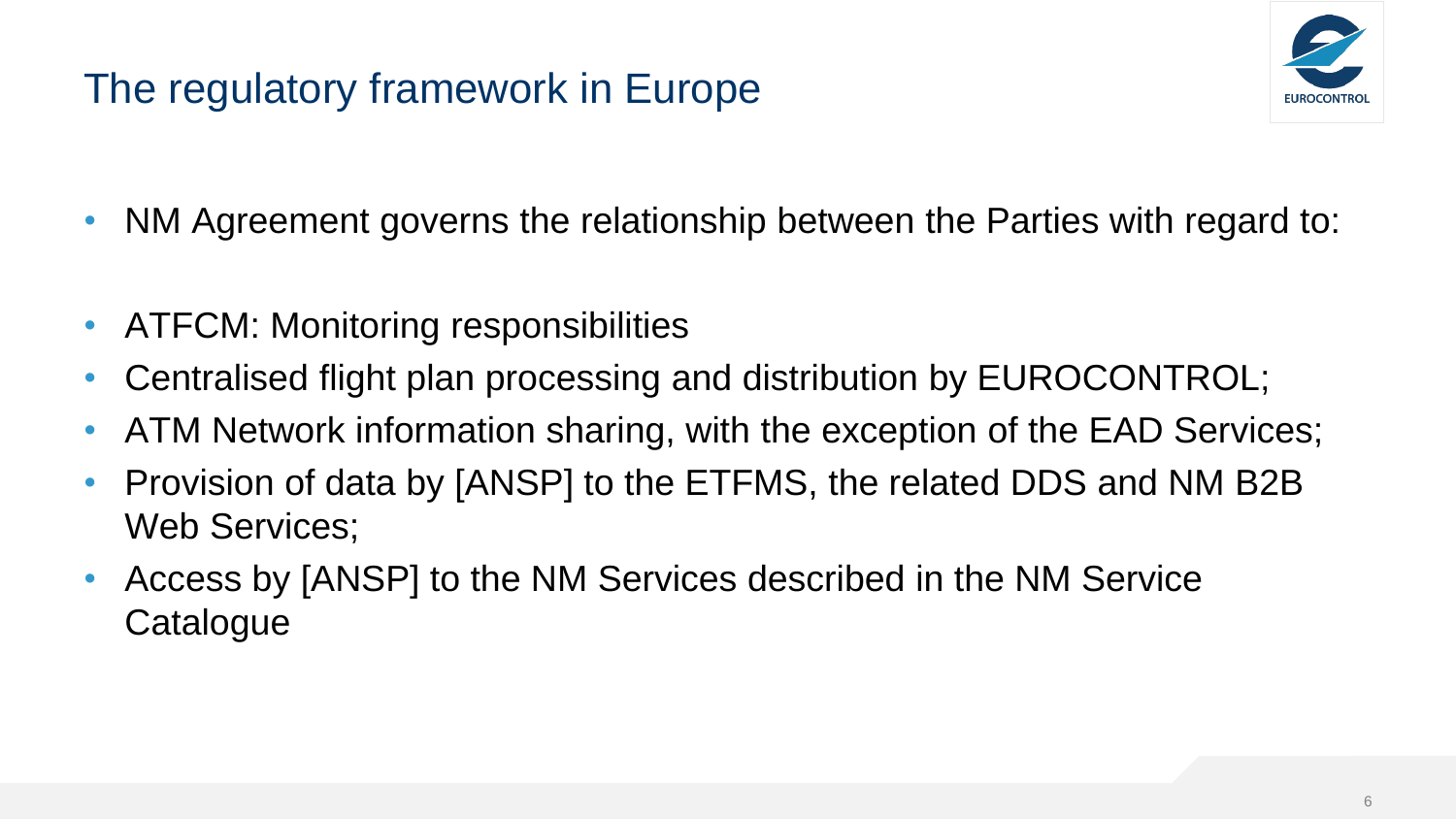

- Agreements might be specific per ACC:
- Traffic Load Monitoring;
- Sector Configuration Monitoring;
- FMP's hours of operations (tactical + pre-tactical).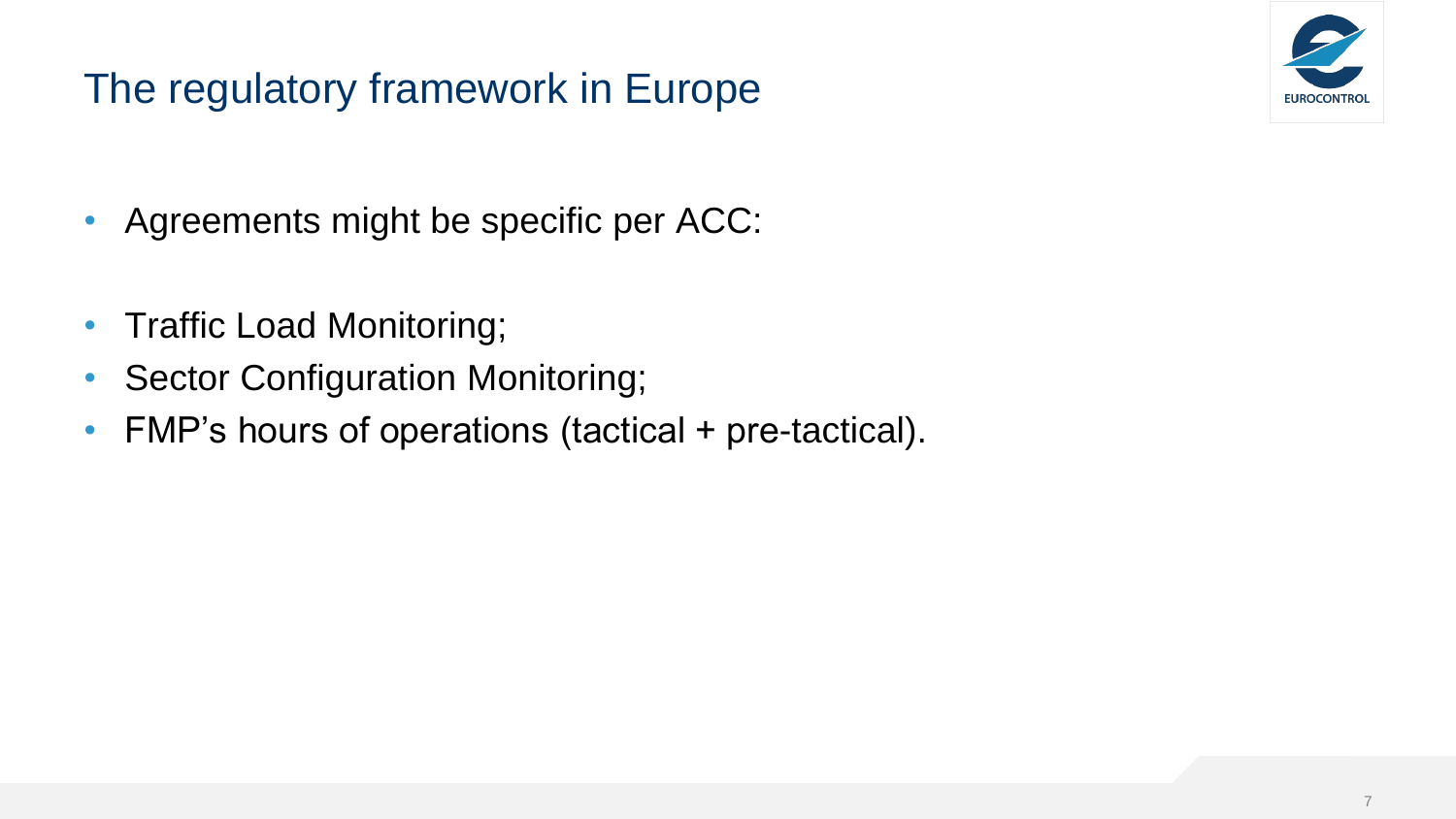

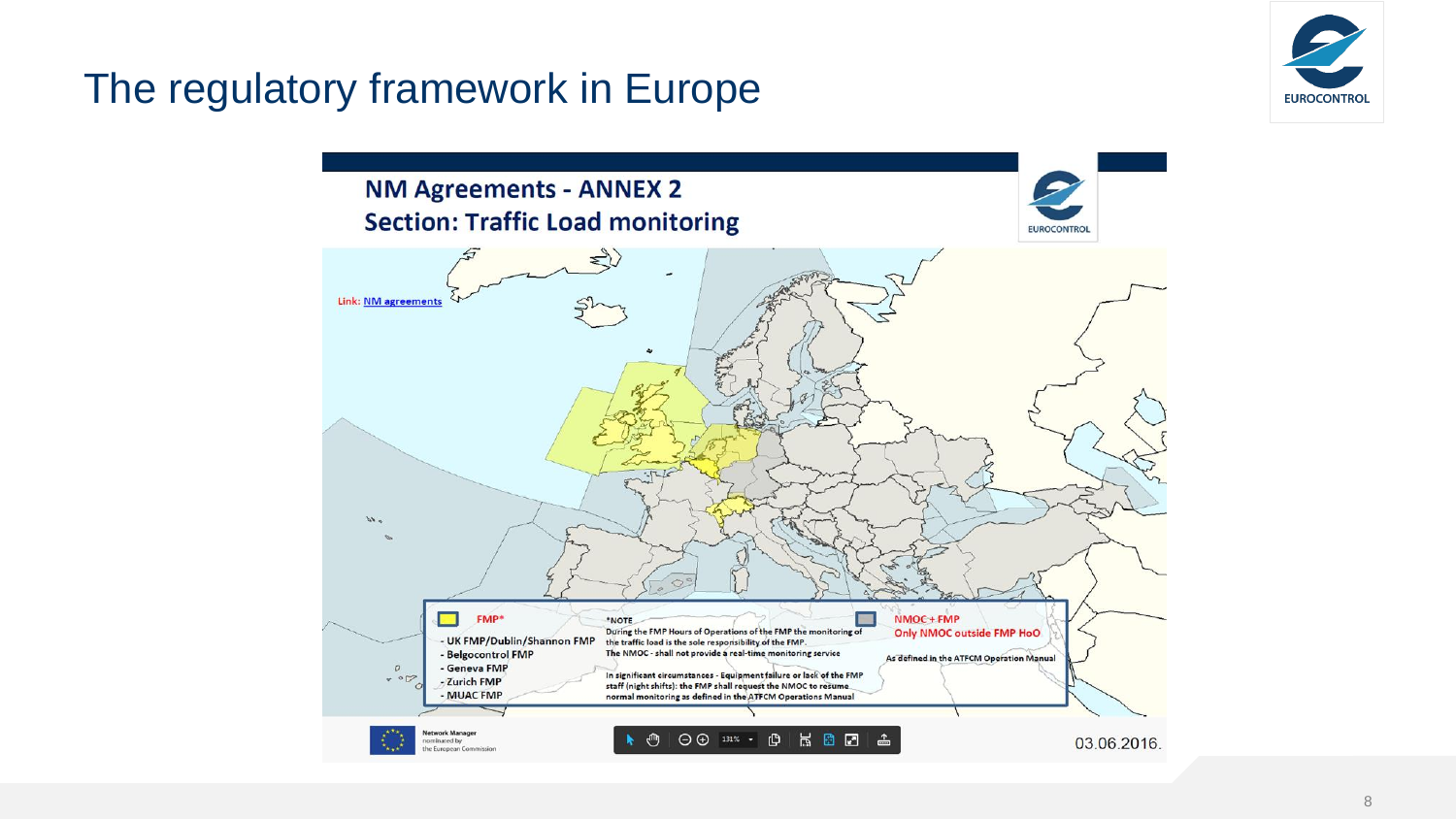



- Bordeaux FMP
- Brest FMP

**FMP** 

- Marseille FMP
- Paris FMP
- Reims FMP
- Malta FMP
- LBSR FMP
- Bratislava FMP
- Zagreb FMP
- Warszawa FMP

#### \*NOTE

During the FMP Hours of Operations of the FMP the monitoring of the traffic load is the sole responsibility of the FMP.

The NMOC - shall not provide a real-time monitoring service

In significant circumstances - Equipment failure or lack of the FMP staff (e.g. night shifts): the FMP shall request the NMOC to resume normal monitoring as defined in the ATFCM Operations Manual

NMOC + FMP Only NMOC outside FMP HoO

As defined in the ATFCM Operation Manual



March 2018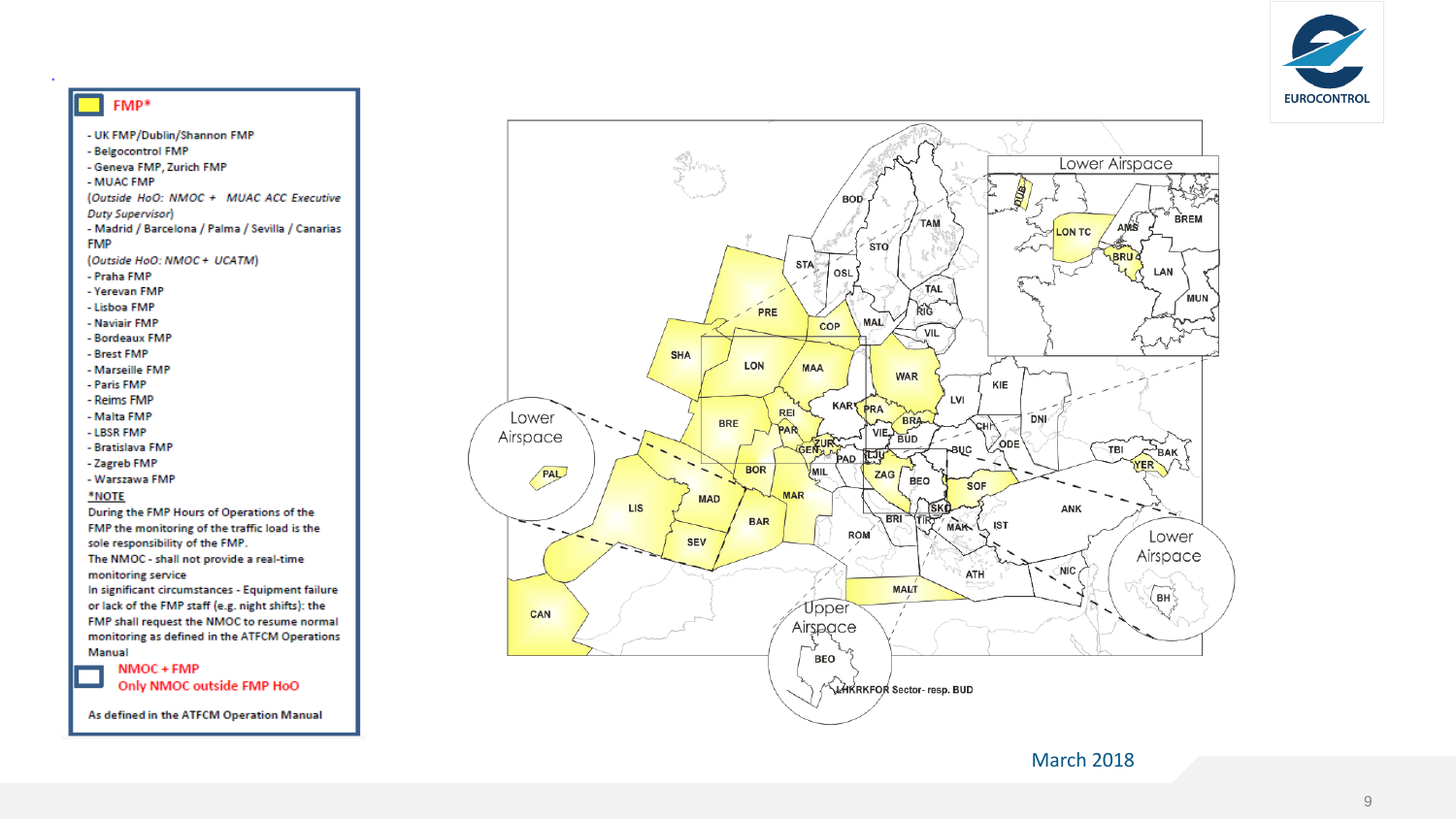

- ATFCM Users Manual
	- Purpose
		- The ATFCM Users Manual has been prepared with the main object of providing in one document an operational description of the NM ATFCM related actions, information and message exchange.
	- Applicability
		- This manual is aimed at all those likely to be involved in the ATFCM process including Aircraft Operators (**AOs**) and those manning Flow Management Positions (**FMPs**), Air Traffic Services Reporting Offices (**AROs**), aerodrome and en-route ATS Units operating within the NM Area of Operation.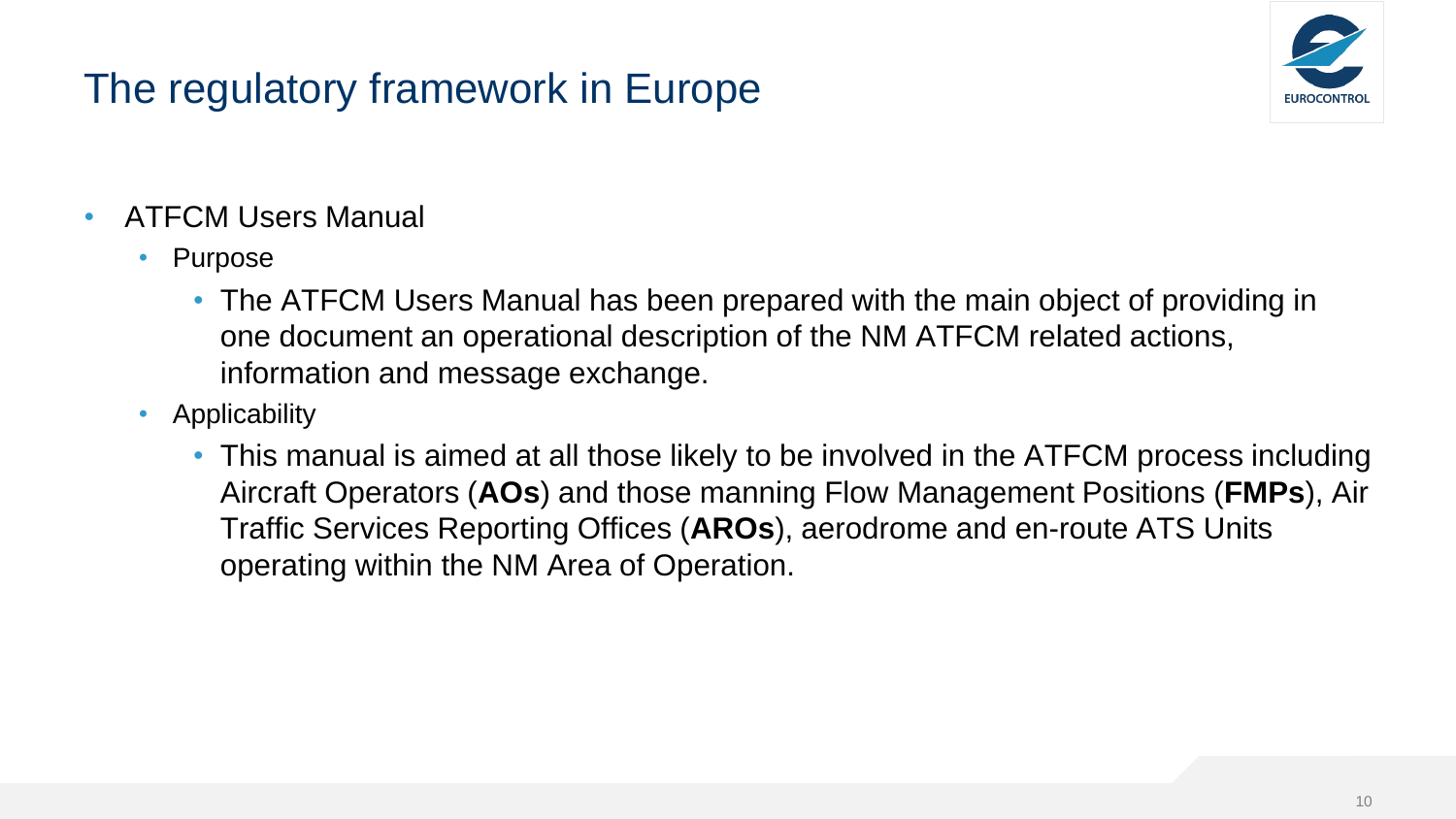

- ATFCM Operations Manual
	- Purpose
		- The ATFCM Operations Manual is intended to provide Flow Management Positions (**FMPs**) and EUROCONTROL's Network Manager (**NM**) with common understanding of their roles in delivering the most effective Air Traffic Flow and Capacity Management (**ATFCM**) services to Air Traffic Control (**ATC**) and Aircraft Operators (**AOs**).
	- Scope
		- The ATFCM Operations Manual is designed to provide guidance and procedures for all EUROCONTROL NM and FMP staff involved in the delivery of ATFCM services.